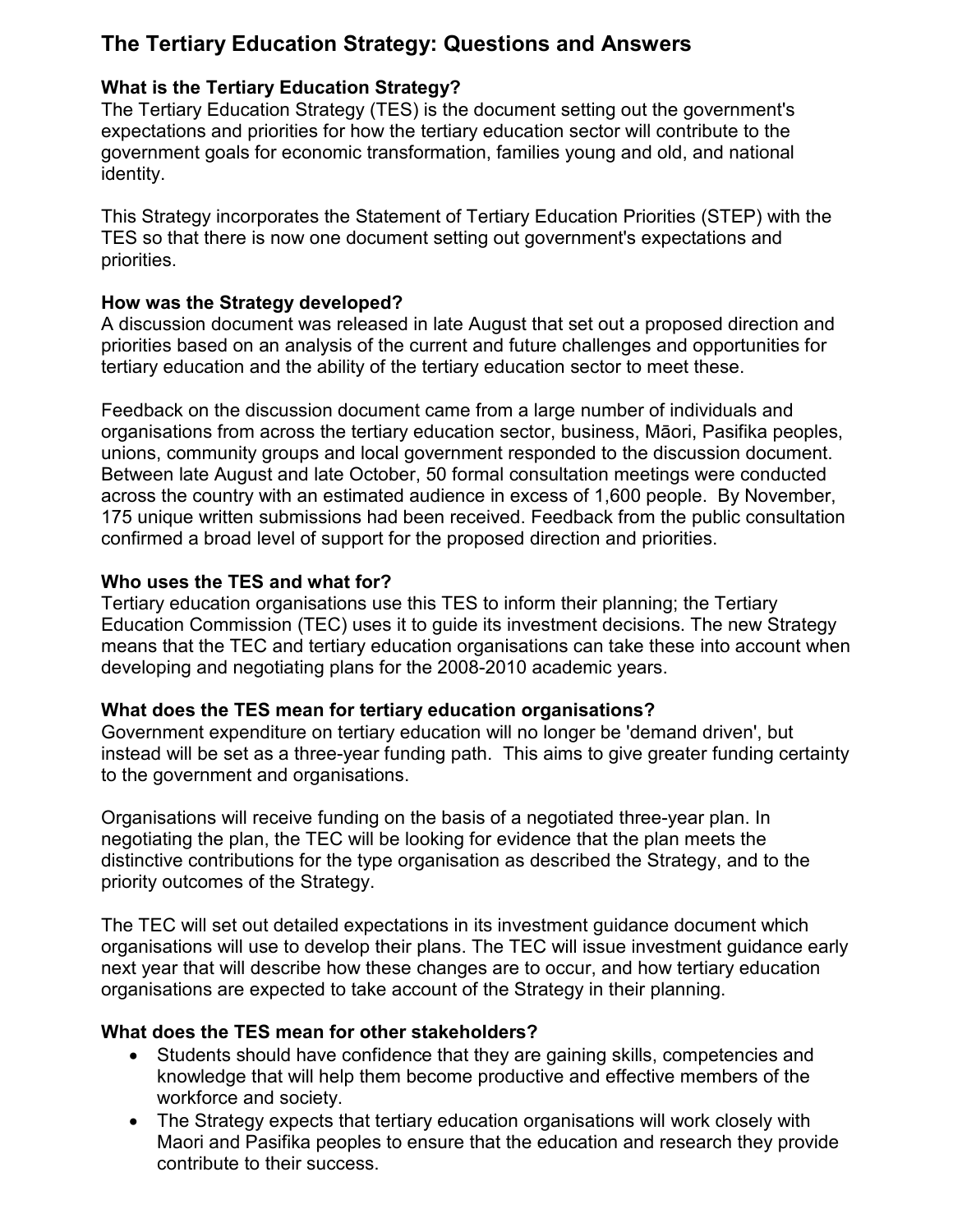• The Strategy outlines government's priority to work closely with industry to meet business needs to increase the number of highly skilled workforce, more highly skilled management.

What are the differences between this TES and the previous TES and STEP? The current TES and STEP expire in 2007. The previous TES took a broad and inclusive approach to cover the diversity of tertiary education. The previous STEPs focused on building the infrastructure of the tertiary education reforms and the capability of tertiary education organisations.

The new Strategy focuses on what the government expects the tertiary education system to contribute and the priority outcomes for action in the immediate future. Unlike the previous TES, the Strategy does not have specific strategy strands or targets rather it indicates areas where improvement is needed (e.g. increasing the number of New Zealanders achieving at level 4 and above before the age of 25).

#### What evidence is there to support the need for more young New Zealanders to achieve qualifications at level four and above by age 25?

Successful completion of a tertiary qualification early in adult life provides a strong foundation for participation in the workforce, in society and life-long learning.<sup>1</sup> The economic and labour market returns for qualifications below level four however are low.<sup>2</sup> Encouraging achievement at level four and above is likely to provide young people with a good platform for both career development and lifelong learning.

Compared with other OECD countries, New Zealand has a lower level of participation in tertiary education for those aged 15 to 19.<sup>3</sup> The increase in participation by students aged 18 to 24 over the last six years has been mostly in level one to four certificates.<sup>4</sup> Notable disparities have also been identified in participation and completion rates between ethnic groups within this age range, with Maori and Pasifika students more likely to be studying at low levels, and less likely to complete a qualification when they are enrolled at higher  $levels<sup>5</sup>$ 

### What evidence is there to support the need to increase literacy and numeracy levels for the workforce?

Having adequate skills in literacy and numeracy is becoming more critical for all workers in order to maintain New Zealand's economic competitiveness and continuing to improve productivity.

Research shows that nearly half of the New Zealand workforce has literacy and numeracy skills that are below the level required to participate fully in the modern workplace, and that around one in five have significant problems with literacy and numeracy.<sup>6</sup> It is important then, that within a tight labour market, the tertiary education sector works effectively, and flexibly to increase the literacy and numeracy skills of those in the workforce.

<sup>————————————————————&</sup>lt;br><sup>1</sup> For example, people completing a degree following school have nearly twice the return on investment than those starting a degree at age 40 (OECD, *Education at a Glance 2006*)

<sup>&</sup>lt;sup>2</sup> Jamie Hyatt and Roger Smyth (2006), *How do graduate earnings change over time?* Ministry of Education  $^3$  OECD,  $\dot{E}$ ducation at a Glance 2006

<sup>&</sup>lt;sup>4</sup> Ministry of Education statistics

<sup>&</sup>lt;sup>5</sup> Ministry of Education statistics

<sup>6</sup> International Adult Literacy Survey 1996; Niki Culligan, Frank Sligo, Greg Arnold and Alasdair Noble (2005), Analysis of New Zealand Data from the International Literacy Survey – demographic predictors of low literacy proficiency, report for the Ministry of Education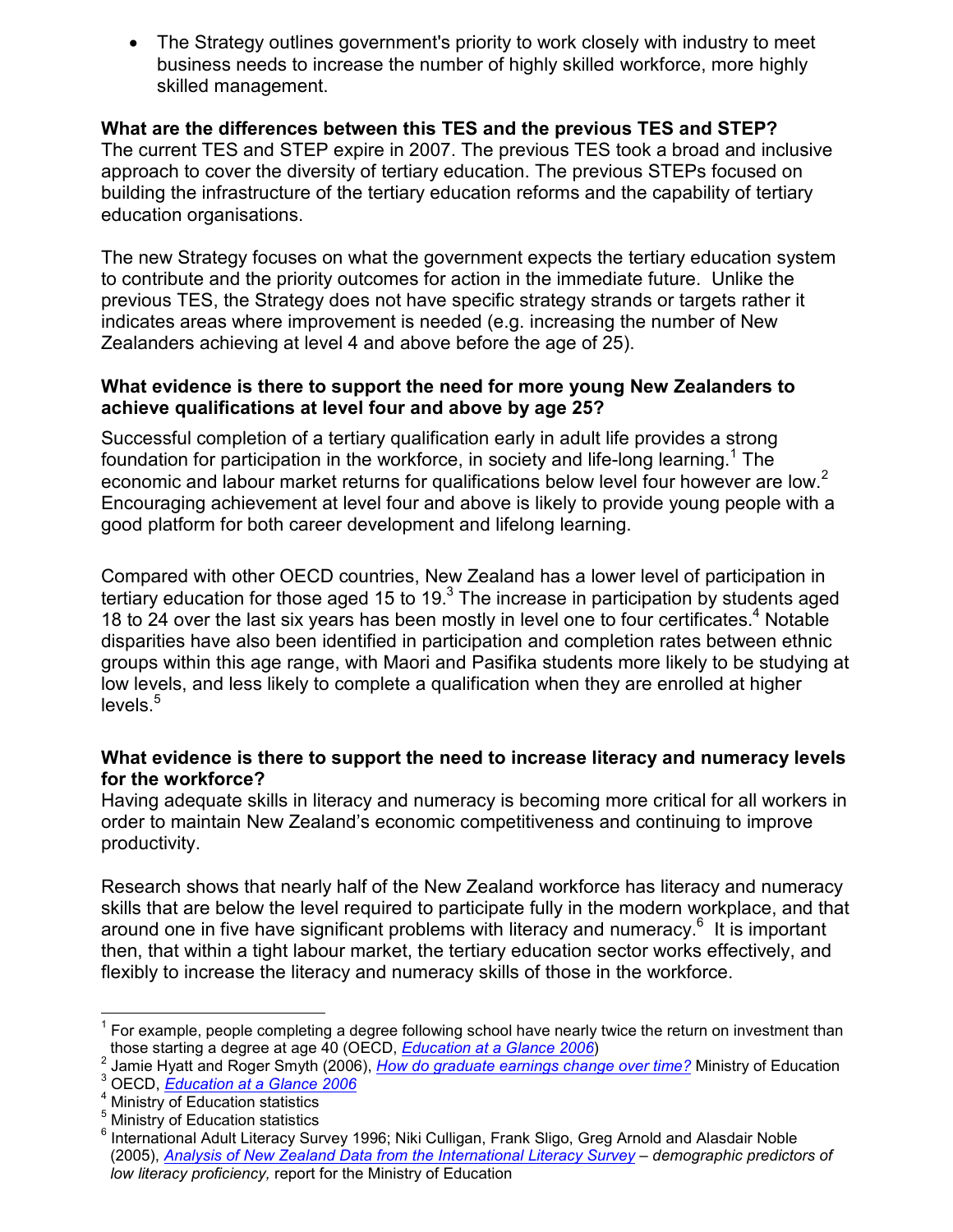#### What evidence is there to support the need to increase the achievement of advanced trade, technical and professional qualifications to meet regional and industry needs?

New Zealand needs a skilled workforce to maintain its economic competitiveness and continued growth. It also needs a steady supply of highly skilled professionals to support high standards of provision across health, education and social services.

Shortages of skilled workers have been a barrier to industry expansion in a number of areas. Shortages in some trade and technical occupations have been severe for several years. Shortages in professional occupations also appear to be increasing.

While tertiary education alone cannot solve skill shortages, it does have a critical role in working with industry to identify, plan and provide for future skill needs.

#### What evidence is there to support the need to increase research connections and linkages to create economic opportunities?

To be internationally competitive, New Zealand industries need to continually improve their products and services and be ready to take advantage of new opportunities. This requires increased application of research within industry.

Changes in research funding over the last three years have provided greater focus on the quality of research within the tertiary education sector.<sup>8</sup> The amount of research being conducted for industry by universities has increased. $9$  A greater focus is now needed on increasing the connections and linkages to ensure maximum value from the research.

# Why is there no specific Treaty of Waitangi reference?

Both feedback on the previous Strategy and consultation on discussion document supported a sharper and clearer Strategy that focused on New Zealand's needs from the tertiary education sector. The Strategy therefore outlines the operational and outcome expectations of tertiary education organisations. Within the broad national framework however, the Strategy explicitly recognises the responsibility that tertiary education has for contributing to the achievement of Maori aspirations and development. The Strategy requires all tertiary education organisations to work with Maori to ensure that education and research supports the development of skills and knowledge that Maori require to manage cultural and economic assets.

# How do distinctive contributions shape responses to the Strategy?

Distinctive contributions strengthen the sector by identifying the areas where each type of tertiary education organisation has particular advantages, experience and opportunities. The Tertiary Education Commission will provide more information about the distinctive contributions in the investment guidance released next year.

Each of the priorities expressed within the Strategy provide a challenge for the whole tertiary sector, though the response that is needed from each type of tertiary education organisation will differ. How each tertiary education organisation plans to meet the

 7 Department of Labour (December 2005), Skill shortages in New Zealand; key findings from the Survey of Employers who have Recently Advertised 2005

<sup>&</sup>lt;sup>8</sup> Ministry of Education (2006) The System in Change – Tertiary Education Strategy 2002-2007 Monitoring Report 2005

<sup>9</sup> Ministry of Education statistical analysis